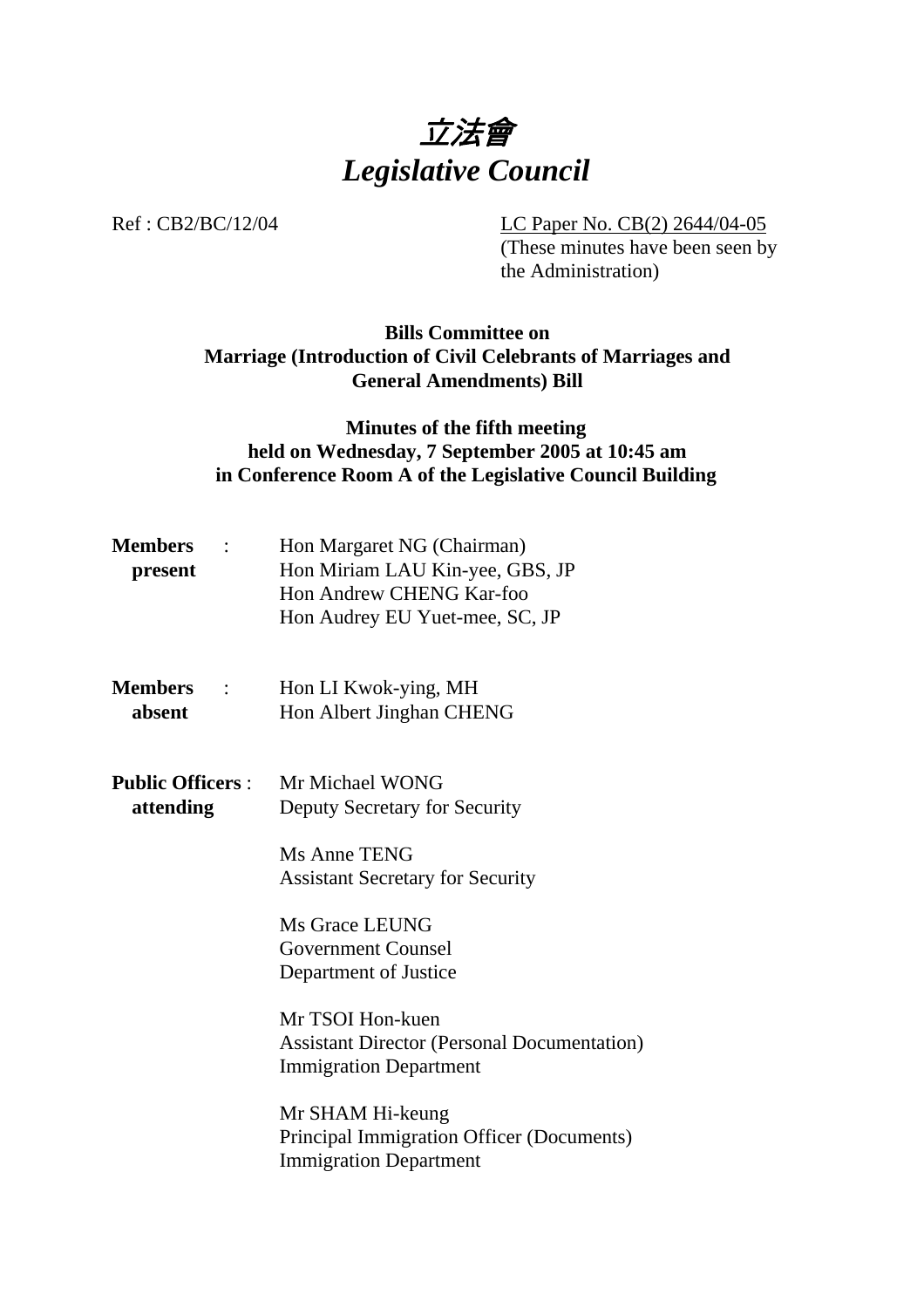Mr CHOW Kun-wah Assistant Principal Immigration Officer (Births, Deaths and Marriage Registration) Immigration Department **Clerk in** : Mrs Constance LI  **attendance** Chief Council Secretary (2)5

**Staff in** : Mr LEE Yu-sung  **attendance** Senior Assistant Legal Adviser 1

> Miss Lolita SHEK Senior Council Secretary (2)7

# **I. Confirmation of minutes of meeting**

[LC Paper Nos. CB(2) 2460 & 2461/04-05]

The minutes of meetings on 13 and 21 July 2005 were confirmed.

2. The Bills Committee deliberated (index of proceedings attached at **Annex**).

#### **II. Meeting with the Administration**

Administration's response to outstanding issues

[LC Paper Nos. CB(2) 2530/04-05(01) to (03), CB(2) 2239/04-05(01) and CB(2) 2266/04-05(01)]

3. Members noted the Administration's papers responding to issues raised at the meetings on 13 and 21 July 2005, and also to the submissions from the Hong Kong Bar Association and Mr YIP Ming.

Admin 4. The Administration was requested to provide written response to the following suggestions –

> (a) reviewing/revising the penalty in the proposed section 30 in clause 14 of the Bill to achieve overall consistency with that for other offences in the Bill, having regard to the severity of the offences; and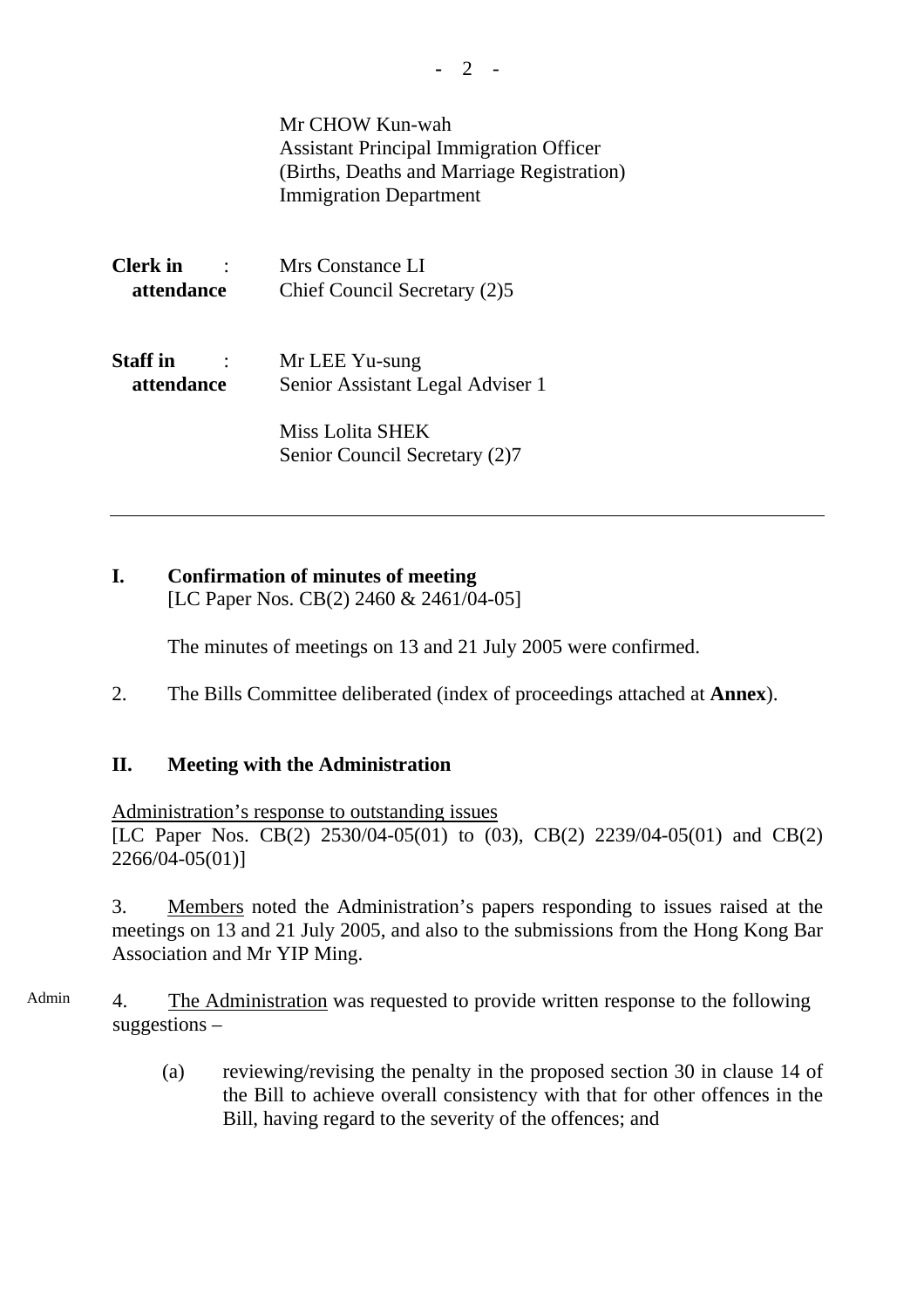(b) reviewing/revising the penalties for offences in other provisions in the Marriage Ordinance which were not amended by the Bill, to maintain overall consistency with those proposed in the Bill.

LegCo Secretariat 5. Members noted the submission from Mr Simon PATKIN of "Capitalist Solutions". Members agreed that the issue of "gay marriage" raised in the submission was not within the scope of the Bill, and that the submission should be referred to the Home Affairs Bureau and the Panel on Home Affairs for consideration.

> Clause-by-clause examination (from C1349 – clause 20 onwards)

- 6. The Bills Committee completed clause-by-clause examination of the Bill.
- Admin 7. The Administration was requested to provide response to the outstanding issues raised at previous meetings and the draft Committee Stage amendments proposed by the Administration for the Bills Committee's consideration at the next meeting.

## **III. Any Other Business**

Date of future meetings

8. Members agreed to hold the next two meetings on 4 and 25 October 2005 at 8:30 am.

9. There being no other business, the meeting ended at 12:16 pm.

Council Business Division 2 Legislative Council Secretariat 29 September 2005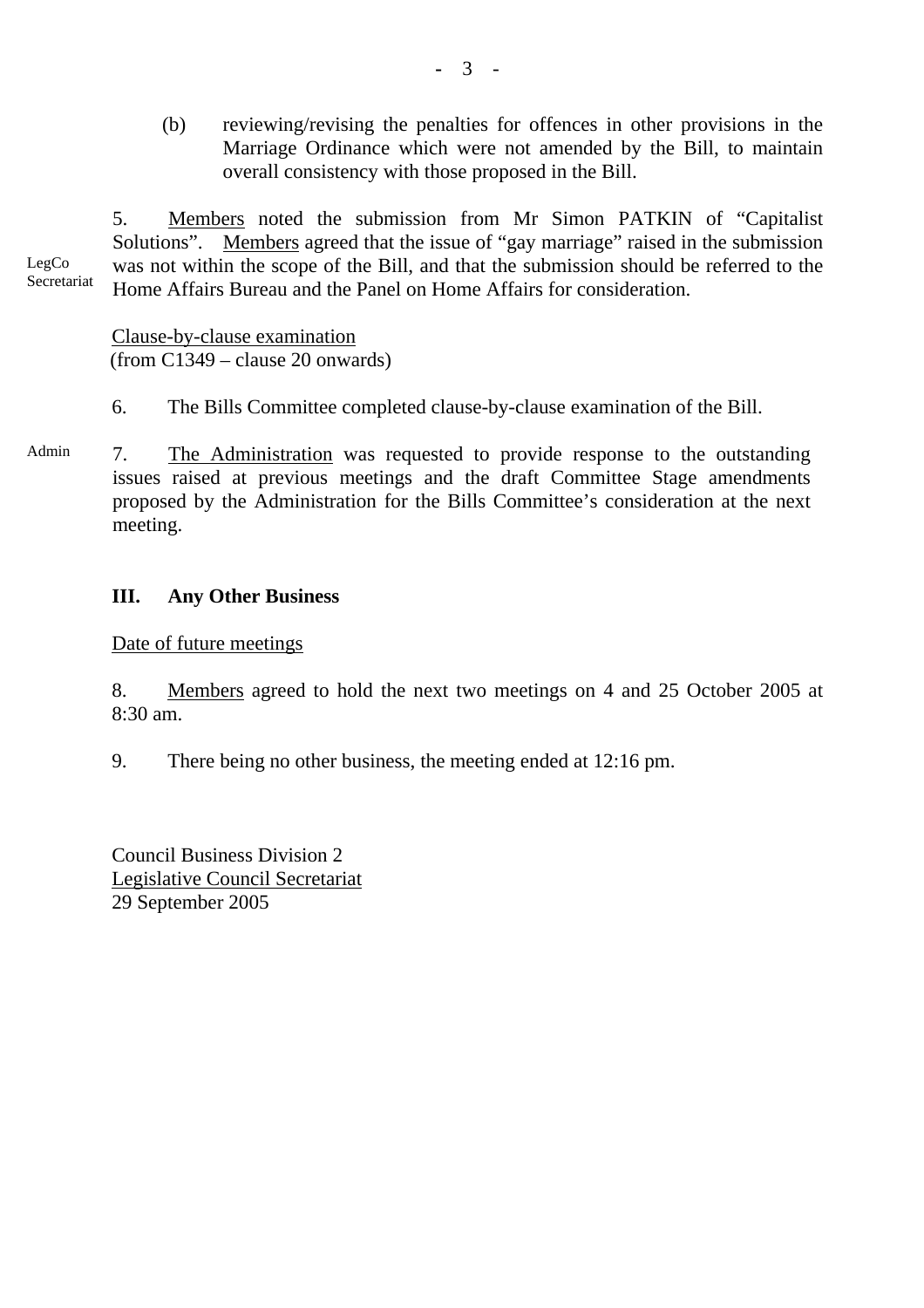#### **Proceedings of the meeting of the Bills Committee on Marriage (Introduction of Civil Celebrants of Marriages and General Amendments) Bill on Wednesday, 7 September 2005 at 10:45 am in Conference Room A of the Legislative Council Building**

| <b>Time Marker</b> | Speaker(s)                                             | Subject(s)                                                                                                                                                                                                                                                                            | <b>Action</b><br>required |
|--------------------|--------------------------------------------------------|---------------------------------------------------------------------------------------------------------------------------------------------------------------------------------------------------------------------------------------------------------------------------------------|---------------------------|
|                    |                                                        |                                                                                                                                                                                                                                                                                       |                           |
| $0001 - 0042$      | Chairman                                               | Confirmation of minutes of<br>meetings on 13 and 21 July<br>2005                                                                                                                                                                                                                      |                           |
| $0043 - 0503$      | Chairman<br>Miriam LAU<br>Clerk<br><b>Andrew CHENG</b> | Dates of future meetings                                                                                                                                                                                                                                                              |                           |
| 0504 - 0929        | Chairman<br>Admin                                      | Administration's response to<br>submission from the<br>the<br>Hong Kong Bar Association<br>[Annex A to LC Paper No.<br>$CB(2)$ 2530/04-05(02)]<br>Items 1 to 5 of Annex A to<br>the above LC Paper                                                                                    |                           |
| 0930 - 2309        | Chairman<br>Admin<br>Audrey EU<br>Miriam LAU           | Item 4 of Annex A to the<br>above LC Paper<br>Whether the appointment of<br>the civil celebrant should be<br>suspended for a period not<br>longer than 18 months or<br>three years for contravening<br>a code of practice under the<br>proposed section 5E in<br>clause 4 of the Bill |                           |
| 2310 - 2529        | Admin<br>Chairman                                      | Items 6 to 8 of Annex A to<br>the above LC Paper                                                                                                                                                                                                                                      |                           |
| $2530 - 2818$      | Chairman<br>Admin                                      | Administration's response to<br>the submission from Mr YIP                                                                                                                                                                                                                            |                           |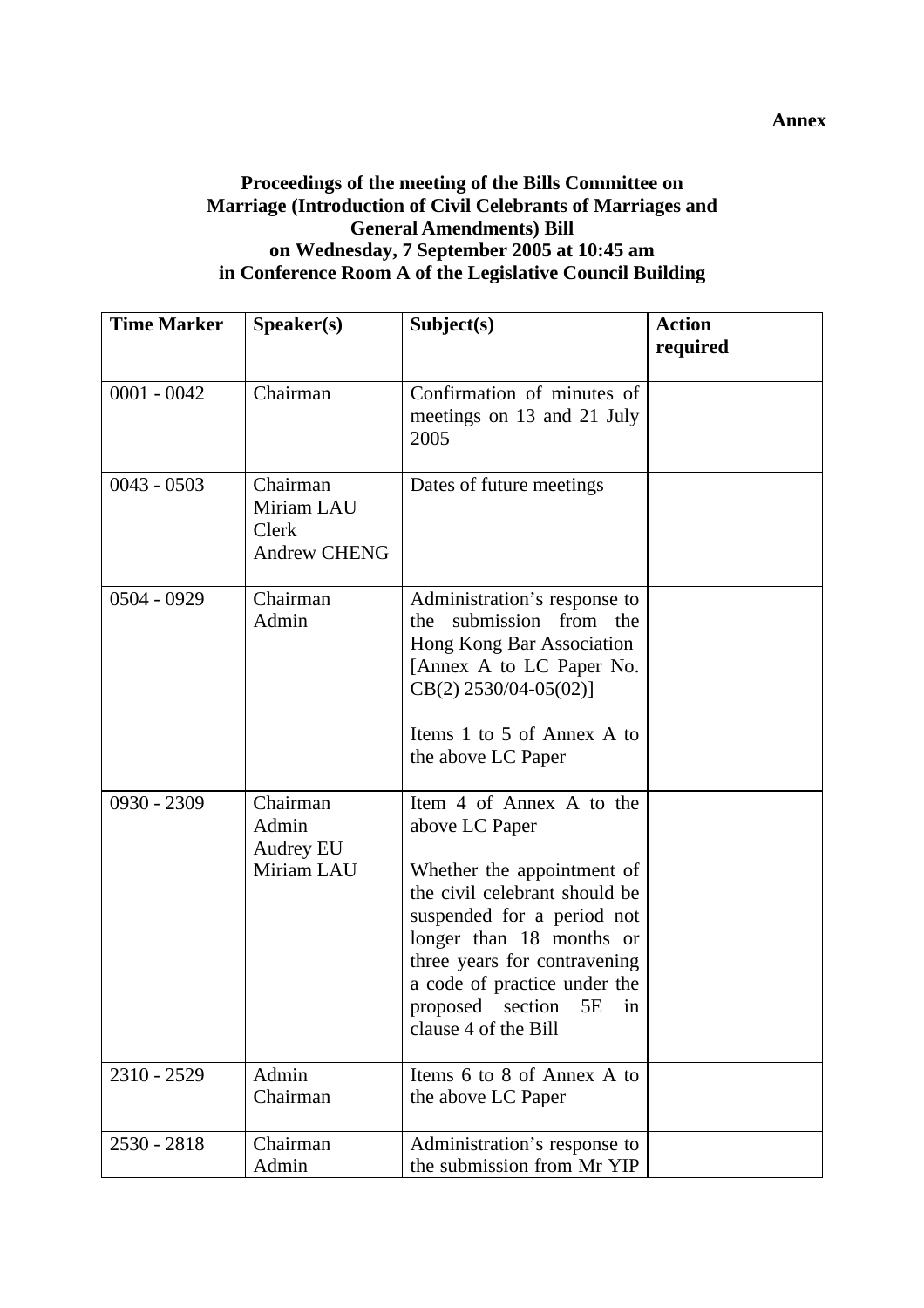| <b>Time Marker</b> | Speaker(s)                                            | Subject(s)                                                                                                                                                                                                                                                                                                                                              | <b>Action</b><br>required                                                                                                                                                                                                                                                                        |
|--------------------|-------------------------------------------------------|---------------------------------------------------------------------------------------------------------------------------------------------------------------------------------------------------------------------------------------------------------------------------------------------------------------------------------------------------------|--------------------------------------------------------------------------------------------------------------------------------------------------------------------------------------------------------------------------------------------------------------------------------------------------|
|                    | SALA1                                                 | Ming<br>[Annex B to LC Paper No.<br>CB(2) 2530/04-05(02)]                                                                                                                                                                                                                                                                                               |                                                                                                                                                                                                                                                                                                  |
| 2819 - 3436        | Chairman<br>Admin<br>Audrey EU                        | Administration's response to<br>issues raised at the meeting<br>on 13 July 2005<br>CB(2)<br>[LC Paper No.<br>2530/04-05(02)]<br>Suggestion of including a<br>schedule to the Marriage<br>Ordinance (Cap. 181) to<br>specify the impediment of<br>kindred or alliance referred<br>to in sections 12 and $27(1)$<br>of the Ordinance                      | Admin to provide<br>the schedule in the<br>$CSAs$ , on<br>the<br>understanding that<br>the merit/demerit of<br>individual<br>items<br>therein<br>would<br>ImmD's<br>reflect<br>current practice,<br>their<br>since<br>amendment should<br>be the subject of a<br>separate law reform<br>exercise |
| 3437 - 4629        | Chairman<br>Admin<br><b>Andrew CHENG</b><br>Audrey EU | Administration's response to<br>issues raised at the meeting<br>on 21 July 2005<br>$\overline{\text{LC}}$<br>CB(2)<br>Paper<br>No.<br>2530/04-05(03)]<br>Consistency of the penalties<br>in the proposed section 30 in<br>clause 14 of the Bill and in<br>other provisions in the<br>Marriage Ordinance which<br>were not amended by the<br><b>Bill</b> | Admin to provide<br>response<br>(paragraph $4(a)$ and<br>(b) of the minutes<br>refers)                                                                                                                                                                                                           |
| $4630 - 5259$      | <b>Audrey EU</b><br>Admin<br>Chairman                 | facilitate<br>Arrangements to<br>celebration<br>of<br>the<br>the<br>intended marriage when the                                                                                                                                                                                                                                                          |                                                                                                                                                                                                                                                                                                  |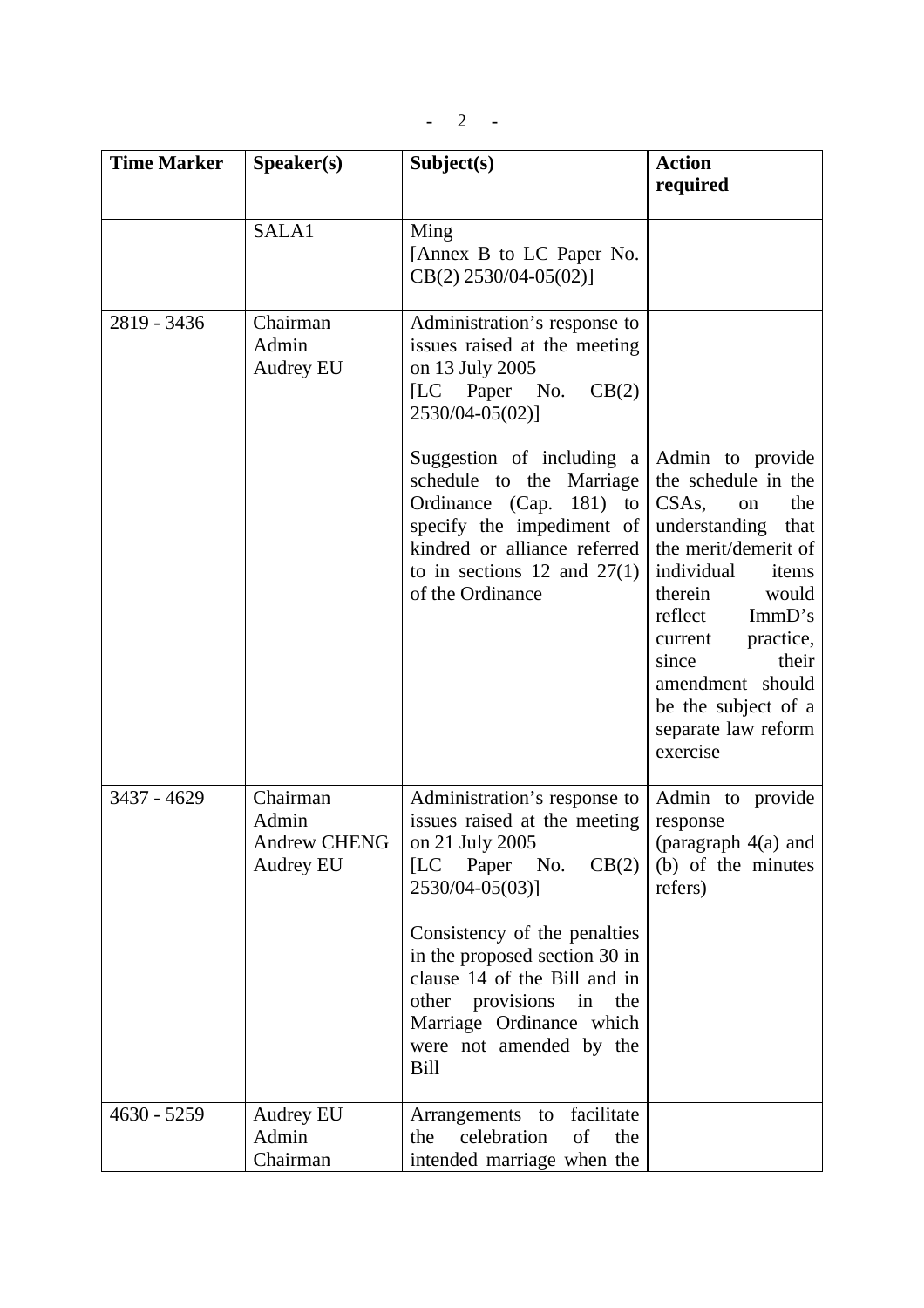| <b>Time Marker</b> | S <sub>p</sub> e <sub>aker</sub> (s)     | Subject(s)                                                                                                                                                                                                  | <b>Action</b><br>required                                                                                                                                                                       |
|--------------------|------------------------------------------|-------------------------------------------------------------------------------------------------------------------------------------------------------------------------------------------------------------|-------------------------------------------------------------------------------------------------------------------------------------------------------------------------------------------------|
|                    |                                          | originally<br>civil<br>celebrant<br>nominated for the marriage<br>available<br>for<br>not<br>was<br>celebrating the marriage                                                                                |                                                                                                                                                                                                 |
| 5300 - 5549        | Chairman<br>Admin                        | Submission from Mr Simon<br><b>PATKIN</b><br>of<br>"Capitalist<br>Solutions"<br>- Legalising "gay marriages"                                                                                                | submission<br>The<br>will be referred to<br>the Home Affairs<br>the<br><b>Bureau</b><br>and<br>Panel<br>Home<br>on<br>Affairs<br>for<br>consideration<br>(paragraph 5 of the<br>minutes refers) |
| 5500 - 5729        | Chairman<br>Admin                        | Clause-by-clause<br>examination of the Bill                                                                                                                                                                 |                                                                                                                                                                                                 |
|                    |                                          | Clause 20                                                                                                                                                                                                   |                                                                                                                                                                                                 |
| 5730 - 10323       | Admin<br>Chairman<br><b>Andrew CHENG</b> | Clause 21<br>Form<br>$\overline{1}$<br>"NOTICE<br><b>OF</b><br><b>INTENDED MARRIAGE"</b><br>for<br>including<br>Reasons<br>additional personal data of<br>the bridegroom and bride in<br>the revised Form 1 |                                                                                                                                                                                                 |
| 10324 - 10610      | Miriam LAU<br>Admin                      | The requirement for the<br>person desired to marry to<br>specify in Form 1 whether<br>the intended marriage would<br>be contracted before the<br>Registrar, a civil celebrant or<br>a minister              |                                                                                                                                                                                                 |
| 10611 - 10920      | Chairman<br>Admin<br><b>Andrew CHENG</b> | Form 5 "DECLARATION"                                                                                                                                                                                        |                                                                                                                                                                                                 |